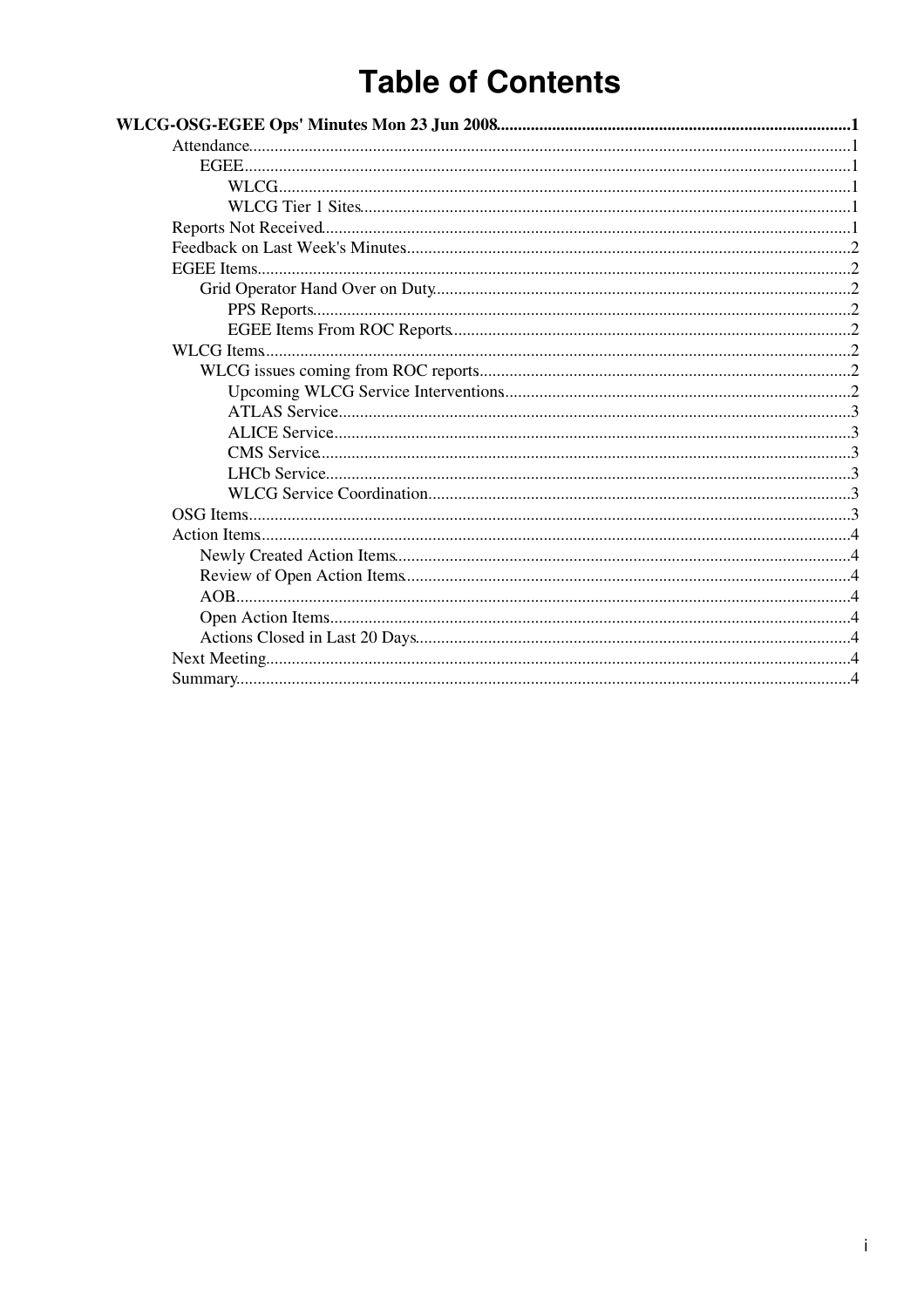# <span id="page-1-0"></span>**WLCG-OSG-EGEE Ops' Minutes Mon 23 Jun 2008**

- Date: Mon 23 Jun 2008
- Agenda: [36456](http://indico.cern.ch/conferenceDisplay.py?confId=36456)
- Chair: [NicholasThackray](https://twiki.cern.ch/twiki/bin/view/Main/NicholasThackray)
- Minutes: [SteveTraylen](https://twiki.cern.ch/twiki/bin/view/Main/SteveTraylen)
- Minutes from previous meetings: [WlcgOsgEgeeOpsMeetingMinutes](https://twiki.cern.ch/twiki/bin/view/EGEE/WlcgOsgEgeeOpsMeetingMinutes)

### <span id="page-1-1"></span>**Attendance**

#### <span id="page-1-2"></span>**EGEE**

- Asia Pacific ROC: Min
- Central Europe ROC: Malgorzata
- OCC / CERN ROC: John Shade, Nick Thackray, Steve Traylen
- French ROC:
- German/Swiss ROC: Clemens Koerdt
- Italian ROC:
- Northern Europe ROC:
- Russian ROC: Lev, Victor
- South East Europe ROC: Kostas Koumantaros
- South West Europe ROC: Kai, Gonzalo
- UK/Ireland ROC: Jeremy
- GGUS: Torsten
- OSCT: [project-egee-osct@cernNOSPAMPLEASE.ch](mailto:project-egee-osct@cernNOSPAMPLEASE.ch)

#### <span id="page-1-3"></span>**WLCG**

- WLCG Service Cordination: Harry Renshall, Flavia
- LHCb: [RobertoSantenelli.](https://twiki.cern.ch/twiki/bin/edit/Main/RobertoSantenelli?topicparent=EGEE.WlcgOsgEgeeOpsMinutes2008x06x23;nowysiwyg=1)
- ATLAS: Alessando

#### <span id="page-1-4"></span>**WLCG Tier 1 Sites**

- ASGC: Min
- $\bullet$  BNL:
- CERN site: Miguel
- FNAL:
- FZK:
- IN2P3:
- INFN:
- [NDGF:](https://twiki.cern.ch/twiki/bin/view/EGEE/NDGF)
- PIC: Gonzalo
- RAL: Catalin , Matt
- SARA/NIKHEF:
- TRIUMF:

### <span id="page-1-5"></span>**Reports Not Received**

- VOs: ATLAS; Alice; CMS
- EGEE ROCs (Prod Sites): South West Europe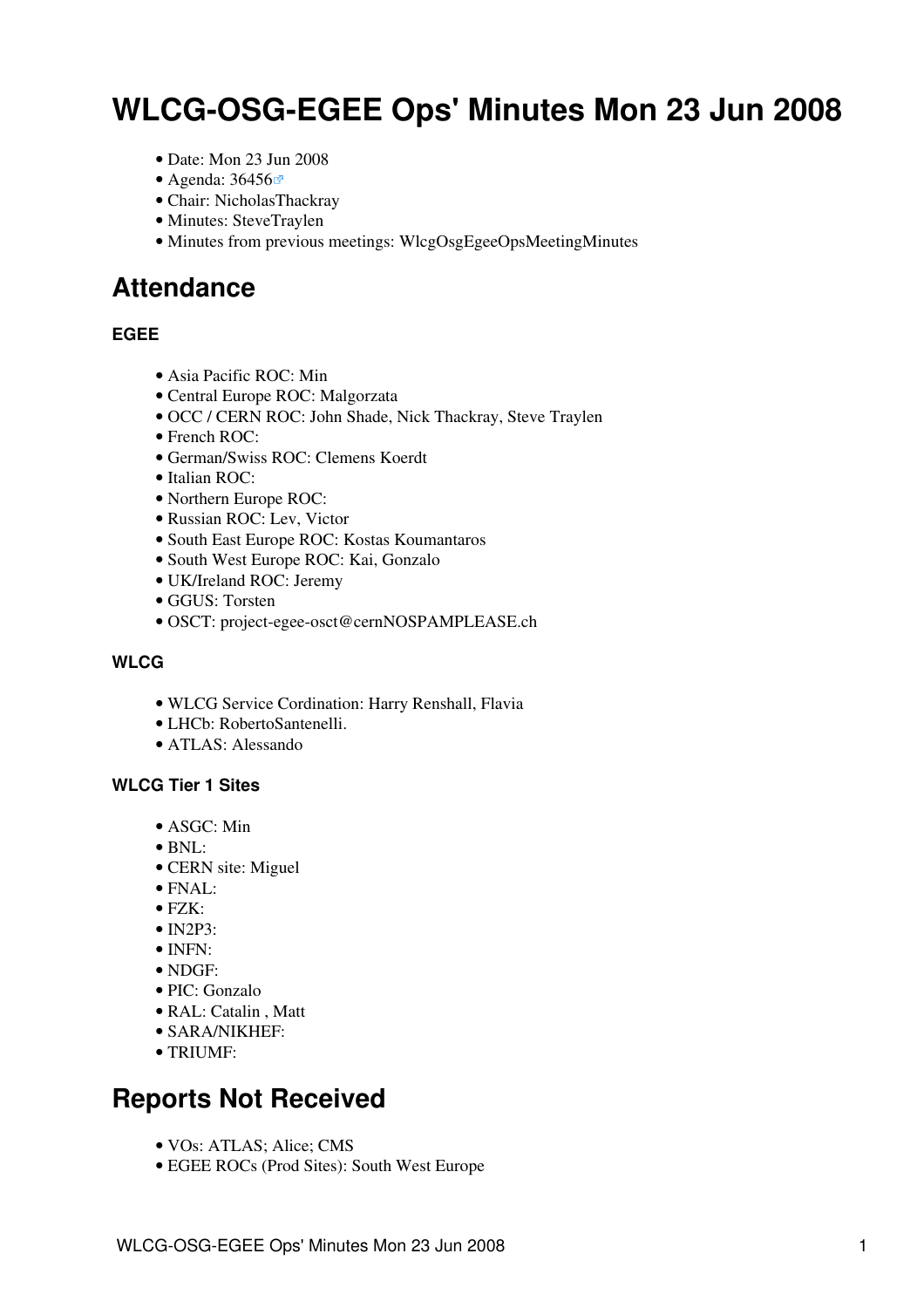# <span id="page-2-0"></span>**Feedback on Last Week's Minutes**

None were given.

## <span id="page-2-1"></span>**EGEE Items**

#### <span id="page-2-2"></span>**Grid Operator Hand Over on Duty**

|             |                    | <b>Primary Team Secondary Team</b> |
|-------------|--------------------|------------------------------------|
| <b>From</b> | ROC DECH ROC Italy |                                    |
| $T_0$       | ROC CE             | <b>ROC UK/I</b>                    |

• GGUS:34400<sup>®</sup> ticket. Being worked on, held up by new hardware and new deployment techniques. Create action item.

| <b>Assigned to Due date</b> | <b>Description</b>                                                                                                                                                                                                                                                                                                                   | <b>State</b> | <b>Closed</b> | <b>Notify</b> |      |
|-----------------------------|--------------------------------------------------------------------------------------------------------------------------------------------------------------------------------------------------------------------------------------------------------------------------------------------------------------------------------------|--------------|---------------|---------------|------|
| Main.SAM 2008-06-30         | Upgrade lcg-utils on SAM submission host.<br>Latest version of lcg_utils installed in SAM<br>validation testbed $\&$ used against this site.<br>Previous version failed with: protocol not<br>supported by Storage Element<br>Latest version fails with: CGSI-gSOAP:<br>Error reading token data header: Connection<br>reset by peer |              | 2008-07-08    |               | edit |
|                             | Problem seems to be with the data that the<br>site provides to the Information System.                                                                                                                                                                                                                                               |              |               |               |      |

• IL-IUCC, should it be closed, unanswered items? [GGUS:37110](https://ggus.eu/ws/ticket_info.php?ticket=37110)<sup>®</sup>, [GGUS:36185](https://ggus.eu/ws/ticket_info.php?ticket=36185)<sup>®</sup> and [GGUS:36262](https://ggus.eu/ws/ticket_info.php?ticket=36262)<sup>a</sup>.

#### <span id="page-2-3"></span>**PPS Reports**

• [OpsMeetingPps](https://twiki.cern.ch/twiki/bin/view/LCG/OpsMeetingPps)

#### <span id="page-2-4"></span>**EGEE Items From ROC Reports**

- TAU-LCG2 is now closed, due to poor site administration and availability.
- $\bullet$  Item 2

### <span id="page-2-5"></span>**WLCG Items**

#### <span id="page-2-6"></span>**WLCG issues coming from ROC reports**

\* Item 1

#### <span id="page-2-7"></span>**Upcoming WLCG Service Interventions**

\* Item 1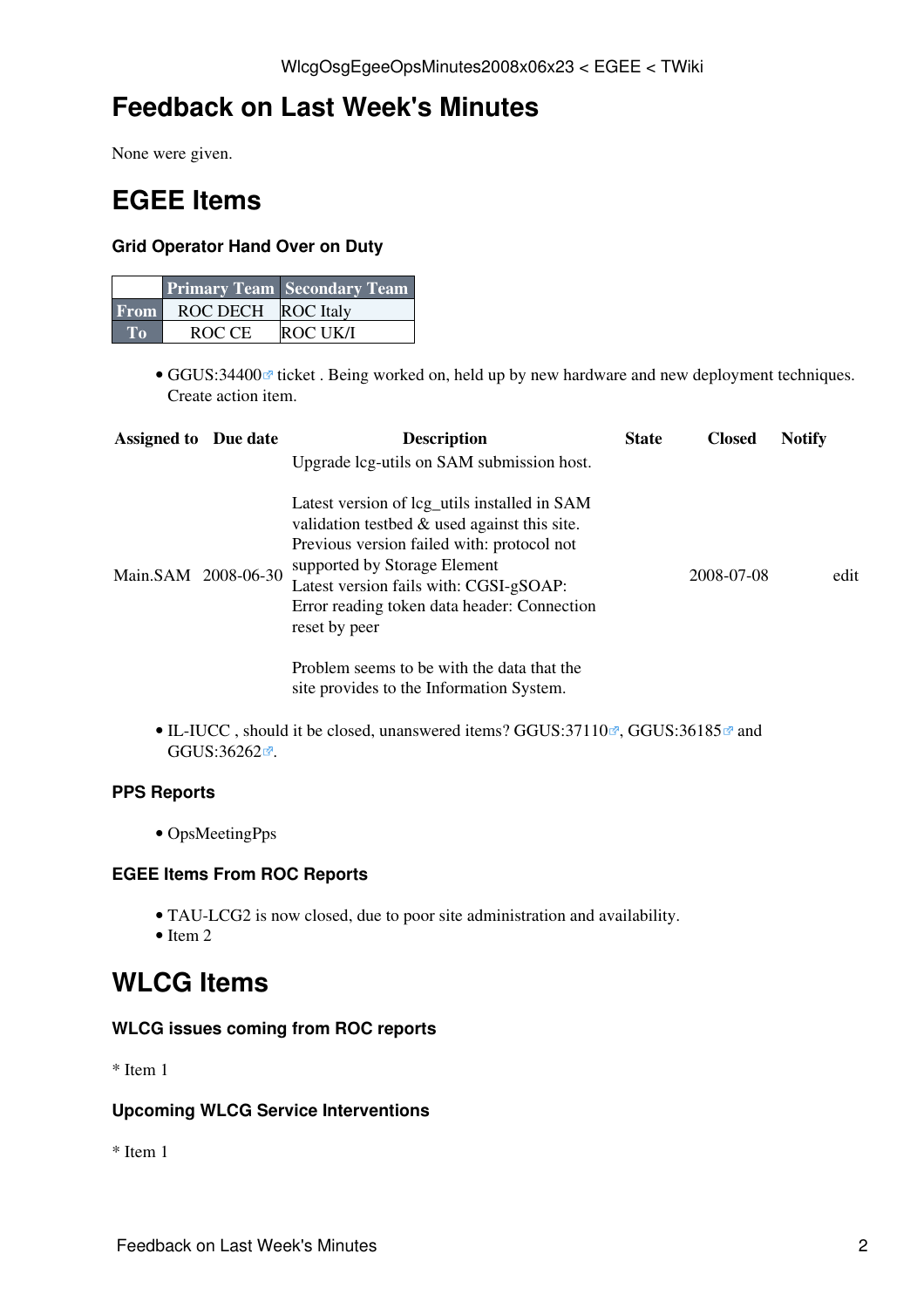#### <span id="page-3-0"></span>**ATLAS Service**

Create action item on extra field in GOCDB.

| <b>Assigned to</b> | Due date | <b>Description</b>                                                                                      | <b>State</b> | <b>Closed</b> | <b>Notify</b> |
|--------------------|----------|---------------------------------------------------------------------------------------------------------|--------------|---------------|---------------|
|                    |          | Submit somewhere request for better<br>downtime publishing as proposed by atlas<br>sometime ago.        |              |               |               |
|                    |          | SteveTraylen 2008-06-30 *Update 1st July*<br>https://savannah.cern.ch/support/?104871<br>now submitted. |              | 2008-07-08    | edit          |
|                    |          | <b>Steve</b>                                                                                            |              |               |               |

the request for better downtime.

Atlas view of downtimes:<http://dashb-atlas-data-tier0.cern.ch/dashboard/request.py/site?statsInterval=4><sup>®</sup> click e.g. on the link LYON, it will open a list of sites. there are few of light gray, like [IN2P3-](https://twiki.cern.ch/twiki/bin/edit/EGEE/IN2P3?topicparent=EGEE.WlcgOsgEgeeOpsMinutes2008x06x23;nowysiwyg=1)CC\_DATADISK. The last column is an ok/down colored green/red. clik there, and you'll have this. note that also the downtime is clickable and redirect you to the gocdb.

#### <span id="page-3-1"></span>**ALICE Service**

Absent.

#### <span id="page-3-2"></span>**CMS Service**

Absent

#### <span id="page-3-3"></span>**LHCb Service**

LHCb is running its DC06 activity at full regime. Stripping activity pointed out issues at RAL (still jobs cannot get there after the incident with the CMS rogue user killing the system with 10K jobs at once), IN2p3 (data access problem with gsidcap, Philippe sent all information through the GGUS ticket open for debugging their SRM/SE system), CNAF is in downtime, SARA: failures uploading output data.

- CIC broadcast information: received one for IN2p3, reason: queues drained (which is not very useful and informative) and one for GRIF: scheduled intervention, reason: unexpected hardware failure (but how can then be the intervention scheduled?).
- LHCb asked about VOMS roles use within GGUS. Maria reported previously GGUS was flat but no longer the case. There is a savannah ticket.<https://savannah.cern.ch/support/?103378> $\mathbb{F}$ .

#### <span id="page-3-4"></span>**WLCG Service Coordination**

[agenda](http://indico.cern.ch/conferenceDisplay.py?confId=36456) <sup>c</sup> contains details of base line storage services.

# <span id="page-3-5"></span>**[OSG](https://twiki.cern.ch/twiki/bin/view/EGEE/OSG) Items**

GGUS:36261<sup>®</sup> opened on the 8th May. Comment is in the internal diary, now very delayed. No response so far. Within EGEE ROCs sites that do not respond at all in 21 days will be removed.. **this is being considered at the moment**. Maybe can be considered for [OSG](https://twiki.cern.ch/twiki/bin/view/EGEE/OSG) as well. Will be followed up.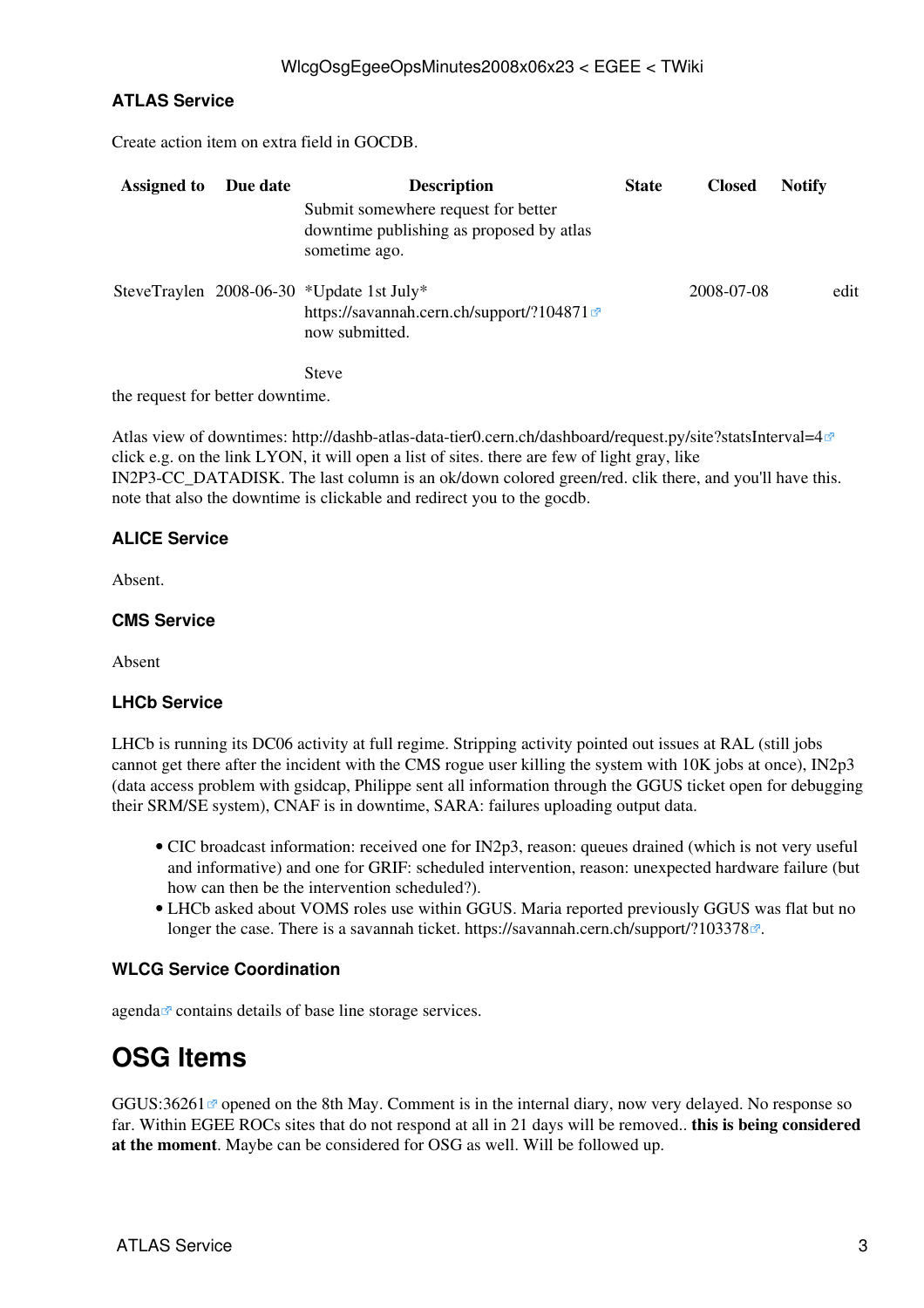# <span id="page-4-0"></span>**Action Items**

### <span id="page-4-1"></span>**Newly Created Action Items**

### <span id="page-4-2"></span>**Review of Open Action Items**

| 145 |                                                                                 |
|-----|---------------------------------------------------------------------------------|
|     | CERN_ROC to follow up with last two US sites.                                   |
| 195 |                                                                                 |
|     | Was discussed at COD Meeting. Being tracked elsewhere. Linked for WLCG MWG.     |
| 208 |                                                                                 |
|     | UK Not present.                                                                 |
| 209 |                                                                                 |
| 211 | Lithuania - Northern ROC not present.                                           |
|     | Close now, this has been investigated and a technical solution has been tested. |
| 212 |                                                                                 |
|     | Nothing.                                                                        |
|     |                                                                                 |

### <span id="page-4-3"></span>**AOB**

Query from CERN as to why a scheduled intervention till 11:00 showed in [GridView](https://twiki.cern.ch/twiki/bin/edit/EGEE/GridView?topicparent=EGEE.WlcgOsgEgeeOpsMinutes2008x06x23;nowysiwyg=1) until 13:00. Please submit GGUS ticket.

### <span id="page-4-4"></span>**Open Action Items**

**Id Submitter Description Creation Due Assigned To**

### <span id="page-4-5"></span>**Actions Closed in Last 20 Days**

**Id Submitter Description Creation Due Assigned To Closed**

# <span id="page-4-6"></span>**Next Meeting**

The next meeting will be Monday, dd mmm 2007 15:00 UTC (16:00 Swiss local time).

- Attendees can join from 14:45 UTC (15:45 Swiss local time) onwards.
- The meeting will start promptly at 15:00 UTC (16:00 Swiss local time).
- The WLCG section will start at the fixed time of 15:30 UTC (16:30 Swiss local time).
- To dial in to the conference:
	- $\bullet$  Dial  $+41227676000$
	- ♦ Enter access code 0157610

## <span id="page-4-7"></span>**Summary**

- TAU-LCG2 site in Israel was closed.
- LHCb asked about the use of VOMS roles with in GGUS which is now being followed up.

These minutes can only be changed by members of:

• Set ALLOWTOPICCHANGE = [WLCGOpsMeetGroup](https://twiki.cern.ch/twiki/bin/view/Main/WLCGOpsMeetGroup)